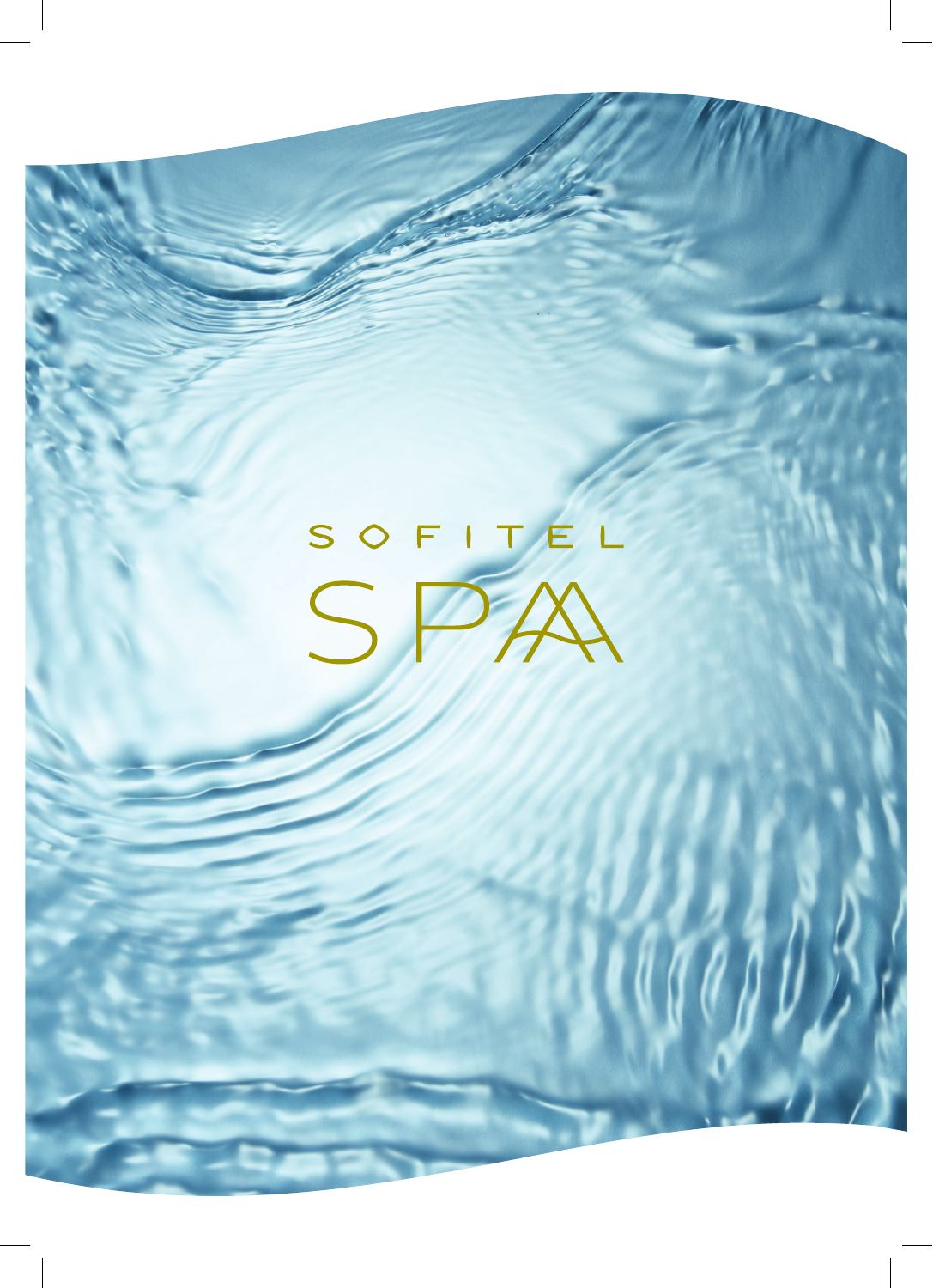# GLOW THE FRENCH WAY

At Sofitel Spa, we know that looking good is about feeling great and celebrating your natural beauty. Savoir-faire in the holistic aspects of indulgent well-being and beauty, has enabled our Sofitel Spa wellness experts to create beauty programmes and wellbeing journeys, especially for you.

Inspired by our harbour locale and tranquil waterfall, Sofitel Spa offers a unique welcome cleansing ritual and mineral water menu. Featuring a collection of New Zealand and European spring waters, alongside other our carefully selected pours, your total wellbeing is our focus.

Biologique Recherche's methodology has earned an enviable reputation for effectiveness. A clinical approach to personalised skincare; unadulterated, concentrated and practically raw products; and complex formulas applied with original and rigorous treatment protocols

Undertaken with dedication and precision, Sothys massages and rituals represent excellence and prestige help transform the institute treatment into an unforgettable sensorial experience.

Utilising the therapeutic properties of natural plant extracts, New Zealand made Nellie Tier is based on longstanding practices of pytotherapy and aromatherapy. Each product is filled with natural goodness from nature's pharmacy.

SOFITEL SPA WELCOMES YOU MONDAY - FRIDAY 10AM TO 8PM SATURDAY AND SUNDAY 9:30AM - 8PM WEEKEND PRICING APPLIES TO ALL PUBLIC HOLIDAYS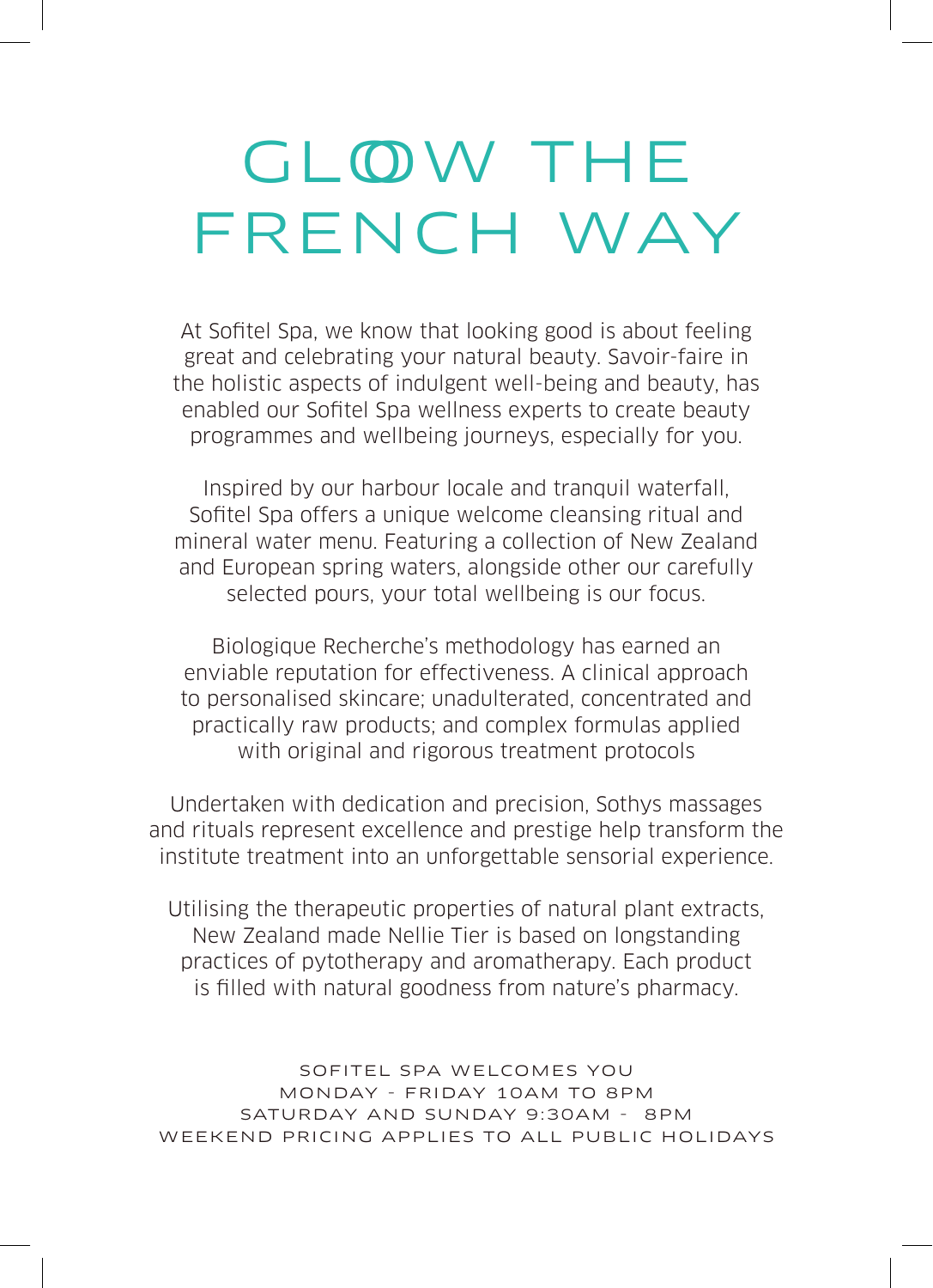

# SPA RITUALS

CHOOSE TO BEGIN YOUR RITUAL WITH A SAUNA OR STEAM ROOM EXPERIENCE TO RELAX MIND AND BODY, AND OPEN THE PORES.

### SOTHYS SECRETS FACE & BODY

### 150 minutes

The Secrets de Sothys® Face & Body Treatment is an unforgettable well-being experience spanning two and a half hours devoted to the body, face and mind. Eleven unique formulas, concentrated in active ingredients, are used in the eleven steps of this elegant face and body treatment making it both sensorial and effective.

# WAITEMATA HYDRATION JOURNEY

### 120 minutes

Begin your hydrating journey with a sugar scrub to increase circulation and leave your skin feeling smooth and silky. Follow this with a decadent full body massage using graceful stroking movements and pressure to suit your individual needs. To conclude your journey a hydrating facial will reveal a brighter, plumper complexion.

# 'TOP TO TOE' EXPERIENCE

### 150 minutes

Relax and be revitalized as you enjoy our Sothys signature massage and facial. Then, indulge with a manicure or pedicure served with your choice of a glass of bubbles or refreshing fruit cocktail.

### JOURNEY FOR TWO

### 150 minutes

Relaxing, rejuvenating, romantic - this is complete indulgence for two. Immersed in your private spa suite, enjoy a 60 minute massage and a healing Manuka honey facial while both mind and body sink into total relaxation. Finish with a toast to a decadent experience while enjoying an aromatic bath together.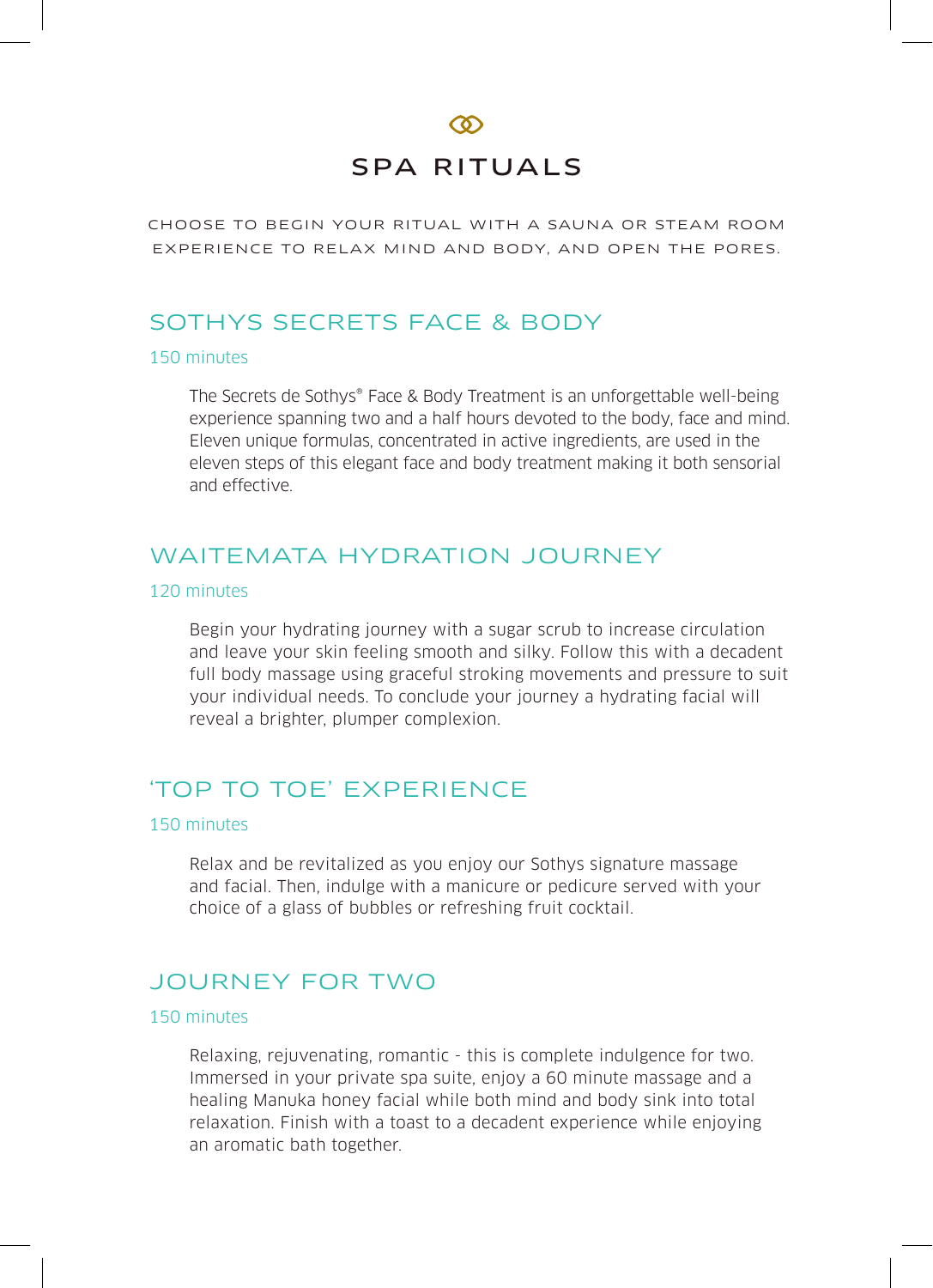# $\infty$

### FACIALS



### EXCLUSIVE NEW ZEALAND STOCKIST

THE BIOLOGIQUE RECHERCHE METHODOLOGY IS BASED ON OVER FORTY YEARS OF EXPERIENCE USING INNOVATIVE PRODUCTS AND METICULOUS PROTOCOLS. SKIN CARE IS PROVIDED FOLLOWING A PERSONAL DERMOCOSMETIC SKIN DIAGNOSIS (SUITABLE FOR BOTH MEN AND WOMEN) USING A SKIN INSTANT© ANALYSIS FOR EACH INDIVIDUAL . THE HIGHLY CUSTOMISED BIOLOGIQUE RECHERCHE APPROACH MEANS TREATMENTS WILL PROVIDE YOU WITH A TRULY BESPOKE APPROACH TO SKIN CARE.

# INSTANT SKIN LAB

### 20 minutes

The cornerstone of the Biologique Recherche methodology, the Skin Instant Lab<sup>®</sup> is a unique and exclusive system of analysis, diagnosis and prescription. This allows for dynamic monitoring of the proposed treatments and the creation of a goal-oriented treatment schedule.

### CUSTOM DESIGNED FACIAL TREATMENT

The Biologique Recherche method treats each skin individually according to your Skin Instant diagnosis. Our expert Dermal Therapists complete rigorous training in French draining and lifting massage techniques, designed by a physiotherapist to sculpt facial contours. Every facial is completely customised to treat a range of skin conditions.

### MICRO PUNCTURE FACIAL

### 60 minutes

An intensive treatment designed to activate collagen production through intra-epidermal stimulation, helping to combat premature signs of ageing and increase product penetration.  $\overline{a}$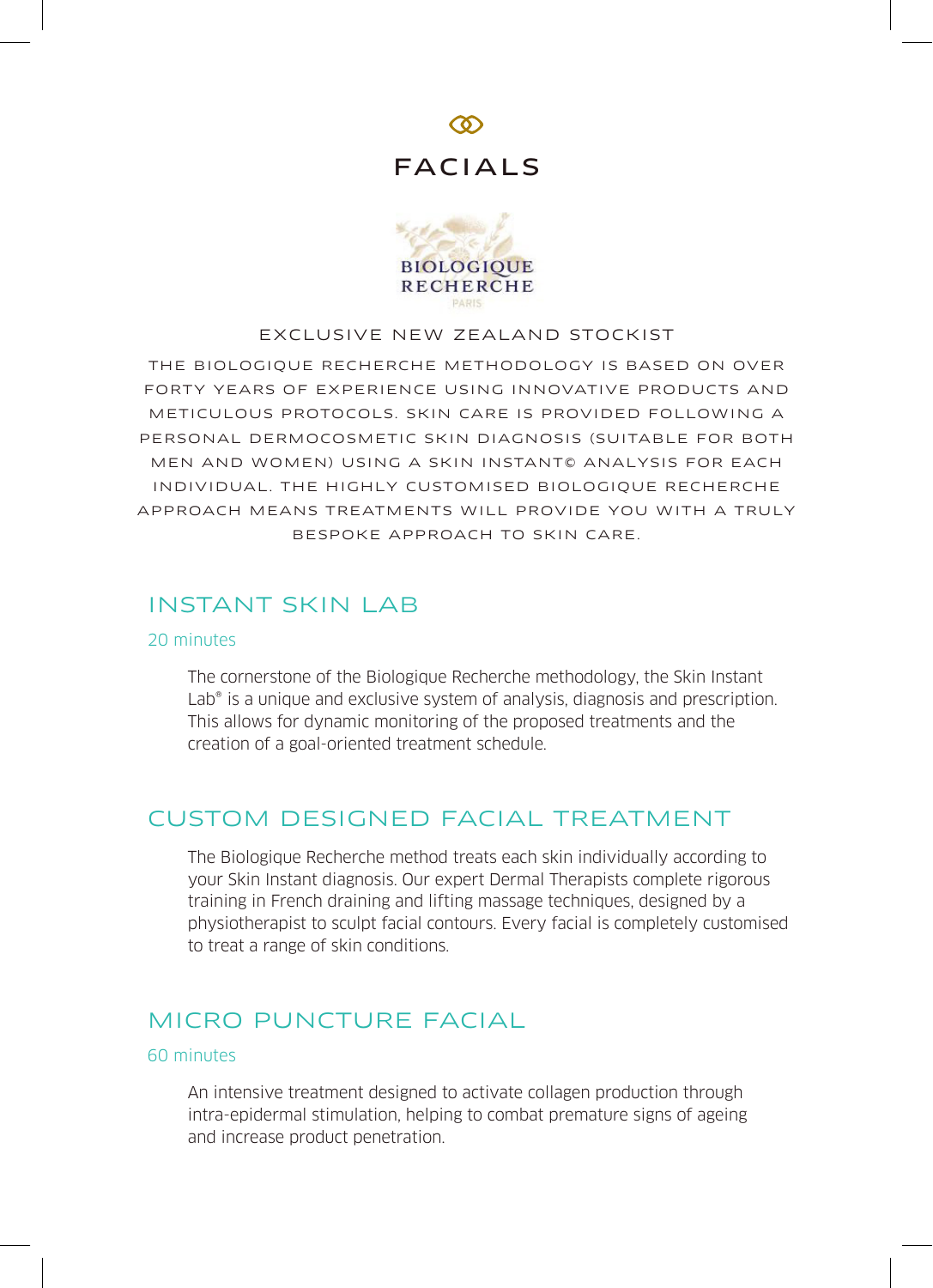

# FACIALS

# FUNDAMENTAL FACIAL

### 60 minutes

This rejuvenating facial focuses on complete skin maintenance, cleaning and exfoliating the skin with a prescribed intensive serum. A soothing face and neck massage is followed by a mask to restore moisture and further the skin's protection.

### SOTHYS BESPOKE FACIAL

### 75 minutes

Uncover a powerful healing and hydrating experience which deposits essential nutrients deep in your skin to assist in restoring the skin's natural energy levels. Cleanse, tone and nourish to awaken the skin to reveal a luminous complexion.

### SOTHY'S REJUVENATING FACIAL

### 60 minutes

Created especially for Sofitel by Sothys Paris. Reveal a youthful complexion with our exclusive facial that utilises Vitamin C for brightening and a unique Glysalac acid to even skin tone. Both effective and indulgent this treatment will visibly rejuvenate your skin and leave you feeling calm and revived.

# **RELIE TIER** RELAXATION FACIAL

### 30 minutes or 60 minutes

Experience nature's pharmacy with New Zealand's own Nellie Tier brand. All of Nellie Tier's face products have a base of Manuka honey providing the skin with anti-bacterial and anti-inflammatory properties. Relax as you breathe in the scent of frankincense and rose.

# DE-STRESS EYE TREATMENT

### 20 minutes

Cold healing greenstones and a gentle massage around the eyes are combined to reduce puffiness and dark circles. A bite size treat that can be its own treatment or added on to any of our facials.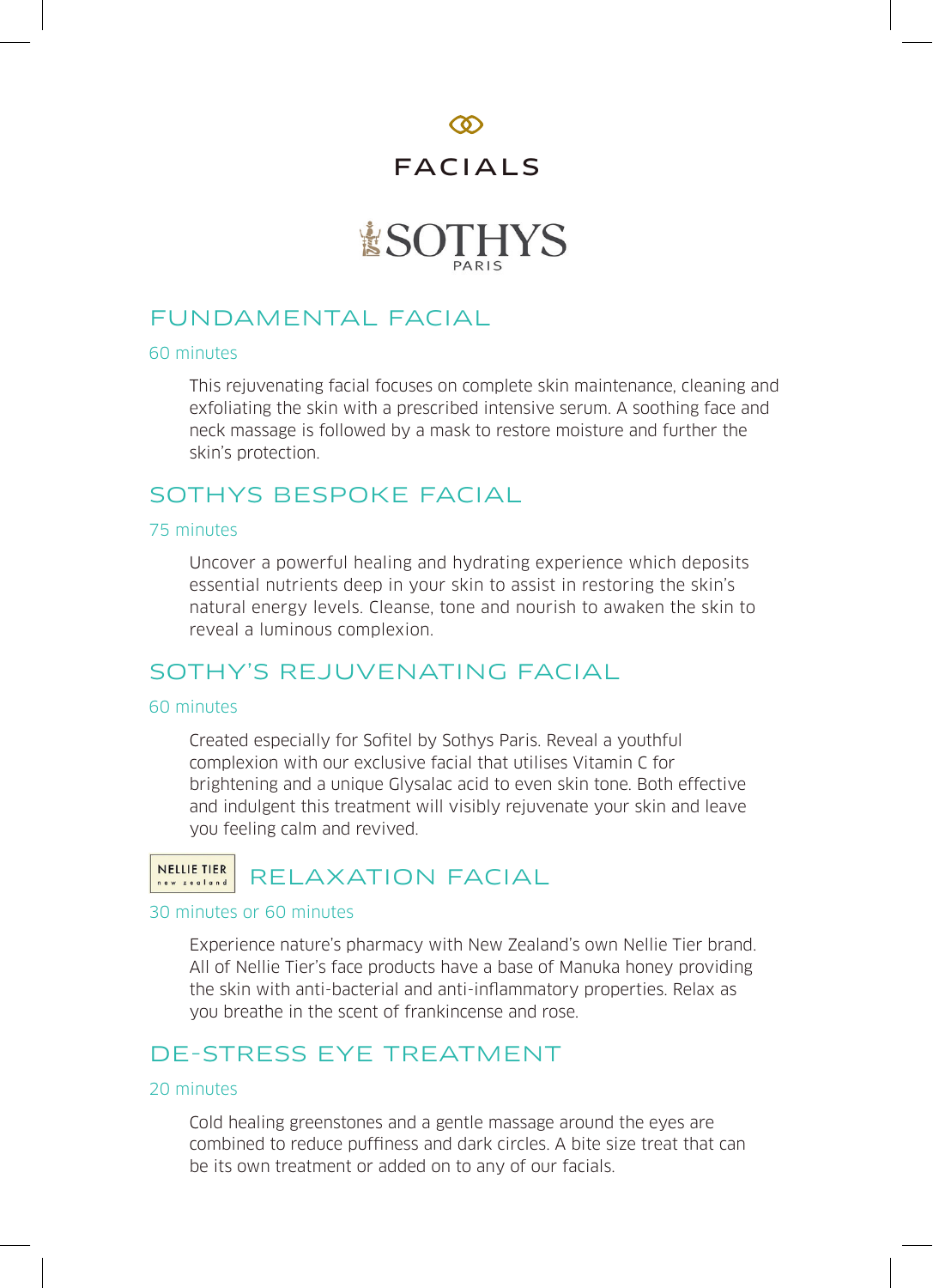# ത

# MASSAGE

### STRESS RELIEF MASSAGE

30 minutes

Choose one area for your massage therapist to focus on, perfect for relief of stress or pain.

# TRAVELLER'S REVIVAL

### 60 minutes or 90 minutes

Combining Swedish and deep tissue techniques to ease sore and aching muscles, this massage is tailor-made for your individual needs.

# DEEP TISSUE MASSAGE

### 60 minutes or 90 minutes

This intense therapeutic massage focuses on the hidden layers of both fibrous and muscle tissues, helping you to release deep-seated tension. Slower movements and greater pressure help stubborn toxins to be dislodged and healing oxygen to circulate freely again, making your entire body function and feel better.

# HOT STONE MASSAGE

### 60 minutes or 90 minutes

A soothing progression of long strokes combined with warm volcanic basalt stones to melt away tension. The stone is believed to possess intuitive healing and harmonising properties, a complement to any therapeutic or relaxing massage.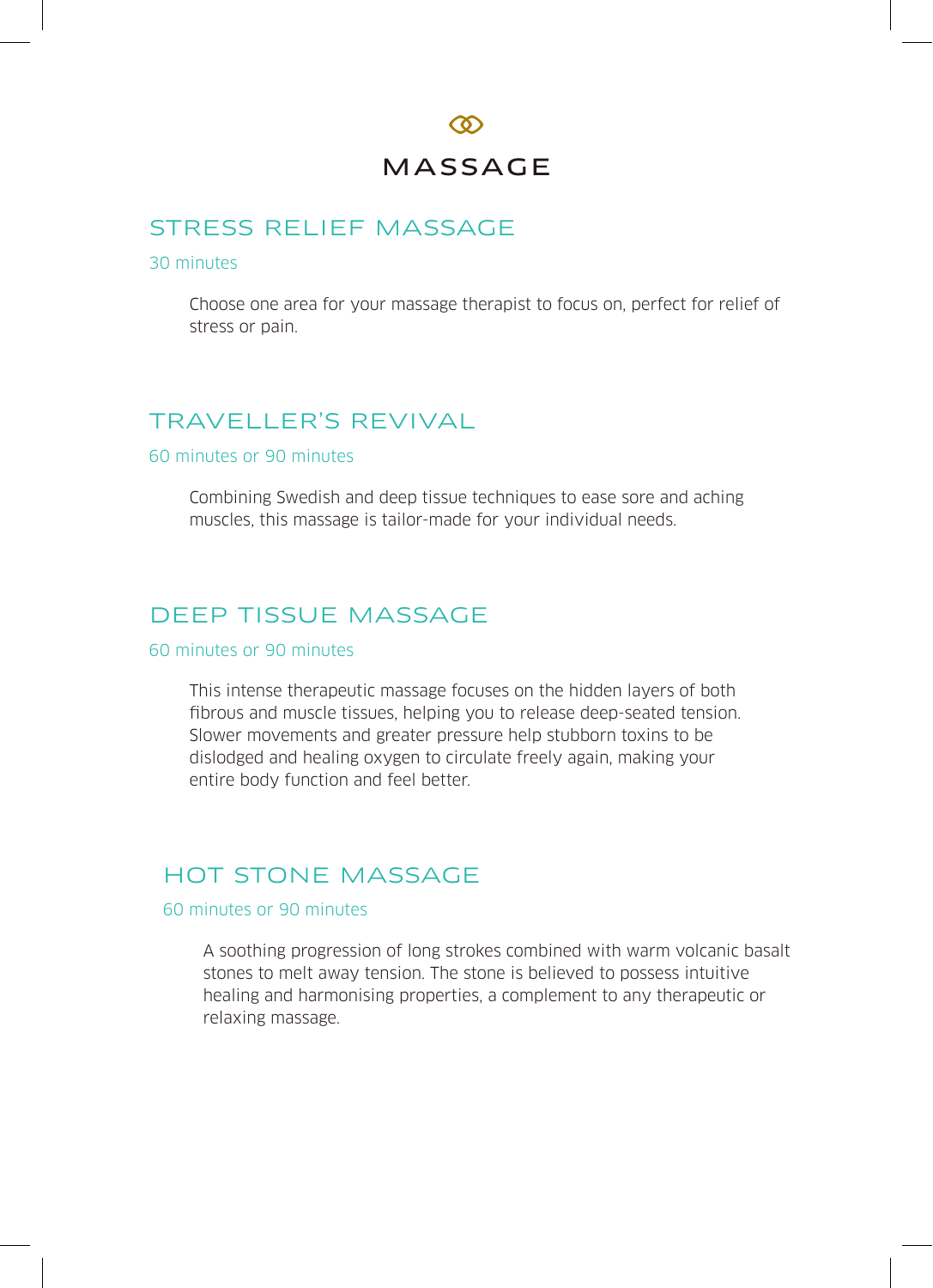

# SWEDISH MASSAGE

### 60 minutes or 90 minutes

Addressing specific muscles, this massage helps to improve circulation, relieves pain, prevents stiffness, reduces swelling and returns muscles back to normal.

# SOTHY'S EXHILARATING BODY MASSAGE

### 60 minutes

A relaxing and soothing body massage, this treatment uses signature techniques that will shape and tone your silhouette. You can choose between two exclusive massage oils from Sothys Paris.

# COCOON MASSAGE

### 60 minutes

This massage, specially developed for expectant mothers in their second and third trimesters, is simultaneously gentle, comforting and toning. It aims at improving blood circulation and relaxing muscles to soothe the legs and back of the mother-to-be.

### SPA FOOT RITUAL

### 60 minutes

Relax, indulge, and treat your feet with this soothing foot ritual. Start with an essential oil soak to instantly calm the senses, followed by a luscious salt scrub for silky soft legs and feet and finishing off with tension-releasing pressure point foot massage to leave you feeling relaxed and renewed.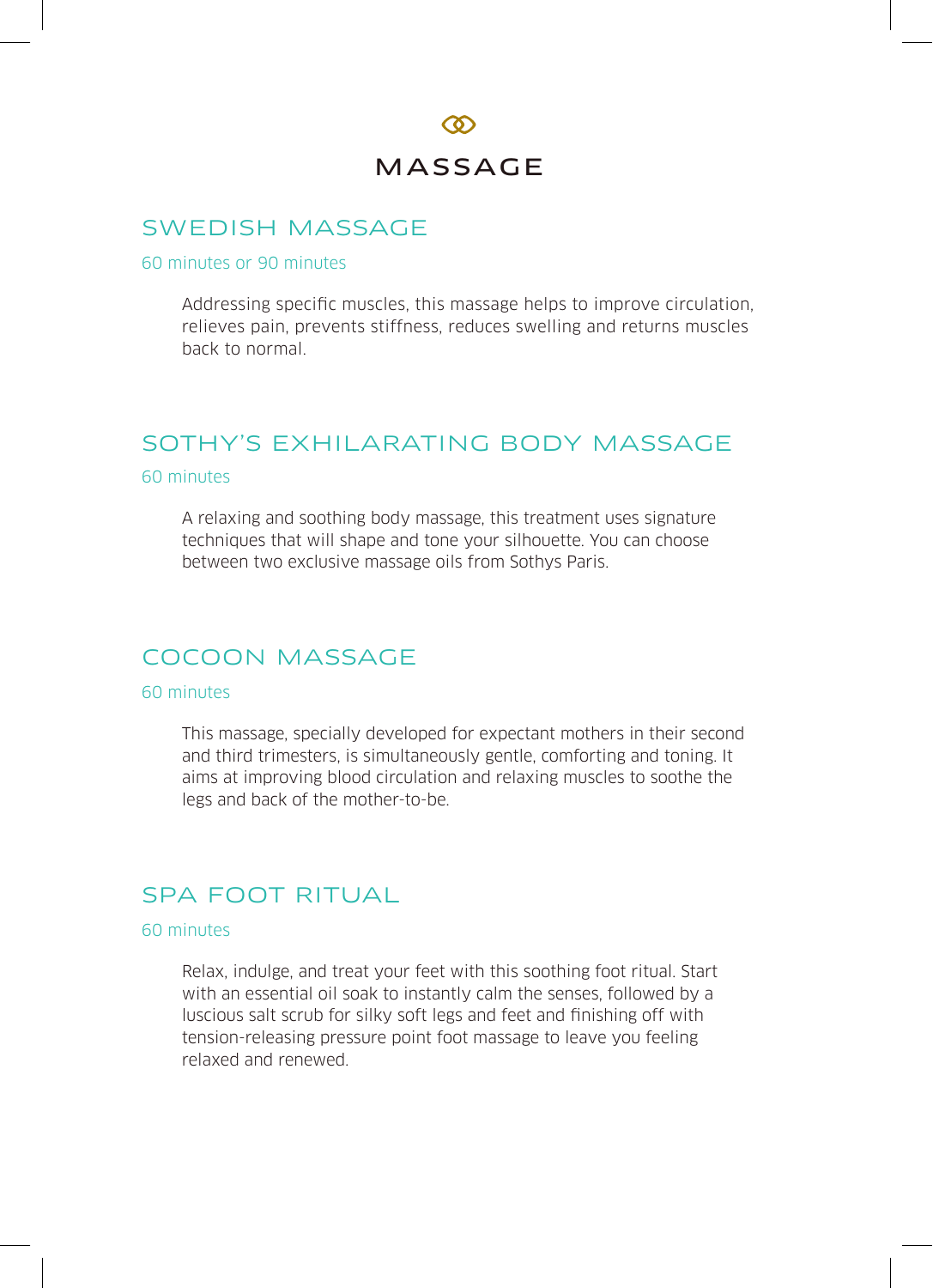

# BODY TREATMENTS

### SMOOTHING BODY GLOW

### 30 minutes

Feel relaxed, as skin is refreshed with Nellie Tier's Salt Scrub, combined with olive oil to gently nourish the skin, revealing healthy new skin as well as strengthening elasticity and replenishing moisture loss.

### MUD WRAP

### 30 minutes

Rest and relax as you are cocooned in New Zealand thermal mud. Perfect on its own and in combination with a scrub, or as a warming start to any massage.

# AROMATIC BATH

### 30 minutes

Cleanse the body and balance the mind as you soak away your stress and tension. The hot water will loosen sore muscles in preparation for massage while the aroma encourages a state of total relaxation.

# HANAKASUMI BODY TREATMENT

### 60 minutes

A re-balancing and nourishing body ritual inspired by Japanese traditions. Including a gentle full body exfoliation and shea butter application using scents of cherry blossom and Asian essences. The mind is cleared and skin is softer, more nourished and delicately perfumed.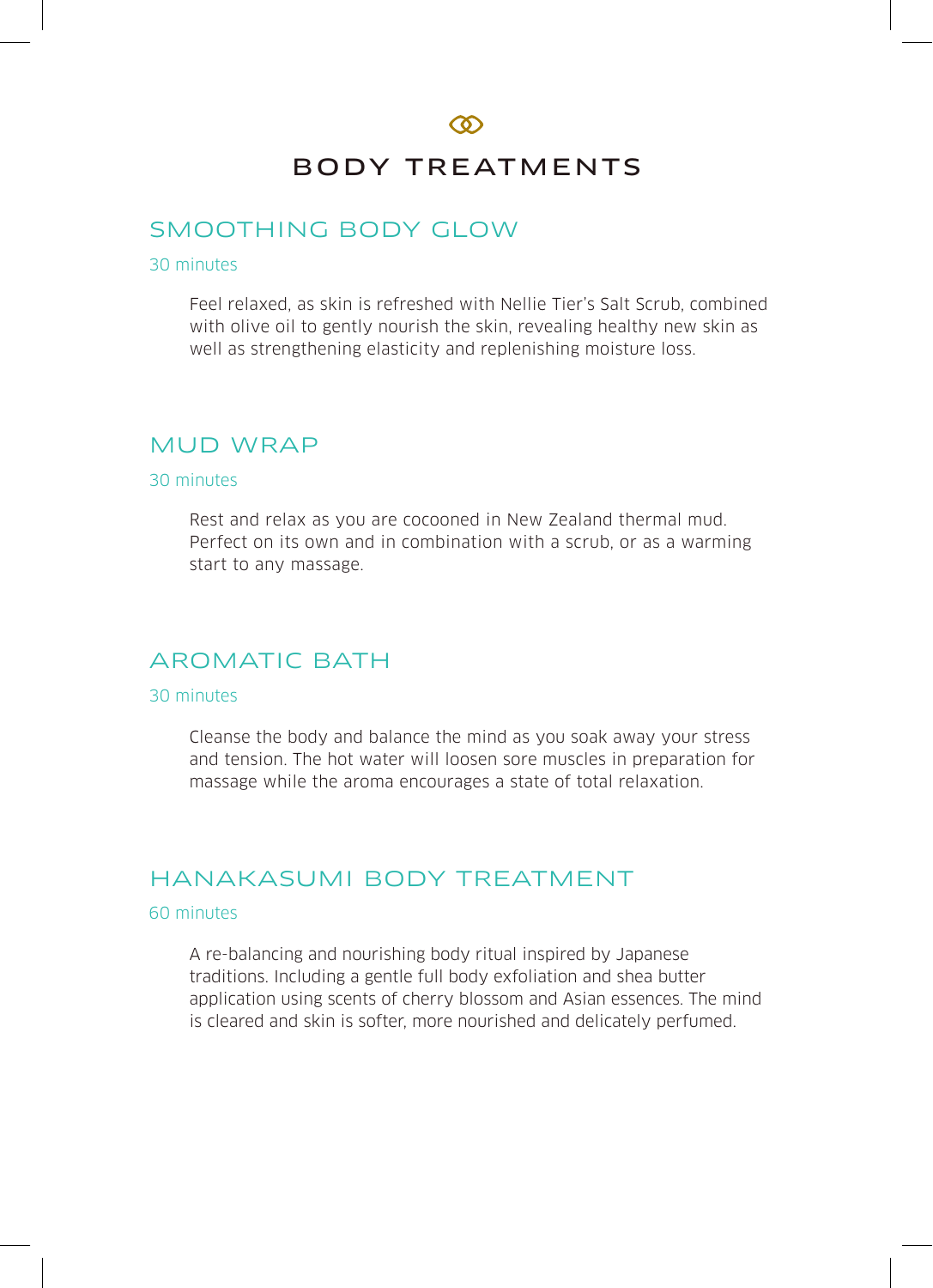

# BEAUTY ESSENTIALS

### FILE AND POLISH MANICURE OR PEDICURE

### 20 minutes

An express nail treatment, including a file, buff and polish in the colour of your choice.

### CLASSIC MANICURE OR PEDICURE

### 45 minutes

Designed to make your hands or feet look their best without taking up too much of your busy day. Nails will be buffed, filed and shaped, and cuticles tidied and moisturised before your nails are painted in the colour of your choice.

### LUXURY MANICURE OR PEDICURE

### 75 minutes

Treat your hands or feet to a touch of luxury with this delicious upgrade on the classic. All the benefits of the Classic with the addition of an exfoliation and a mask, followed by a relaxing massage to lock in moisture and leave your hands or feet feeling soft and smooth.

### GEL MANICURE OR PEDICURE

### 60mintes

If you don't have the time or patience to let the paint dry, Gel is the perfect solution. Your nails will be shaped and filed, then cuticles tidied before the Gel is applied in the colour of your choice. The polish will instantly set, letting you go straight to your next activity or appointment.

# GEL REMOVAL

20 minutes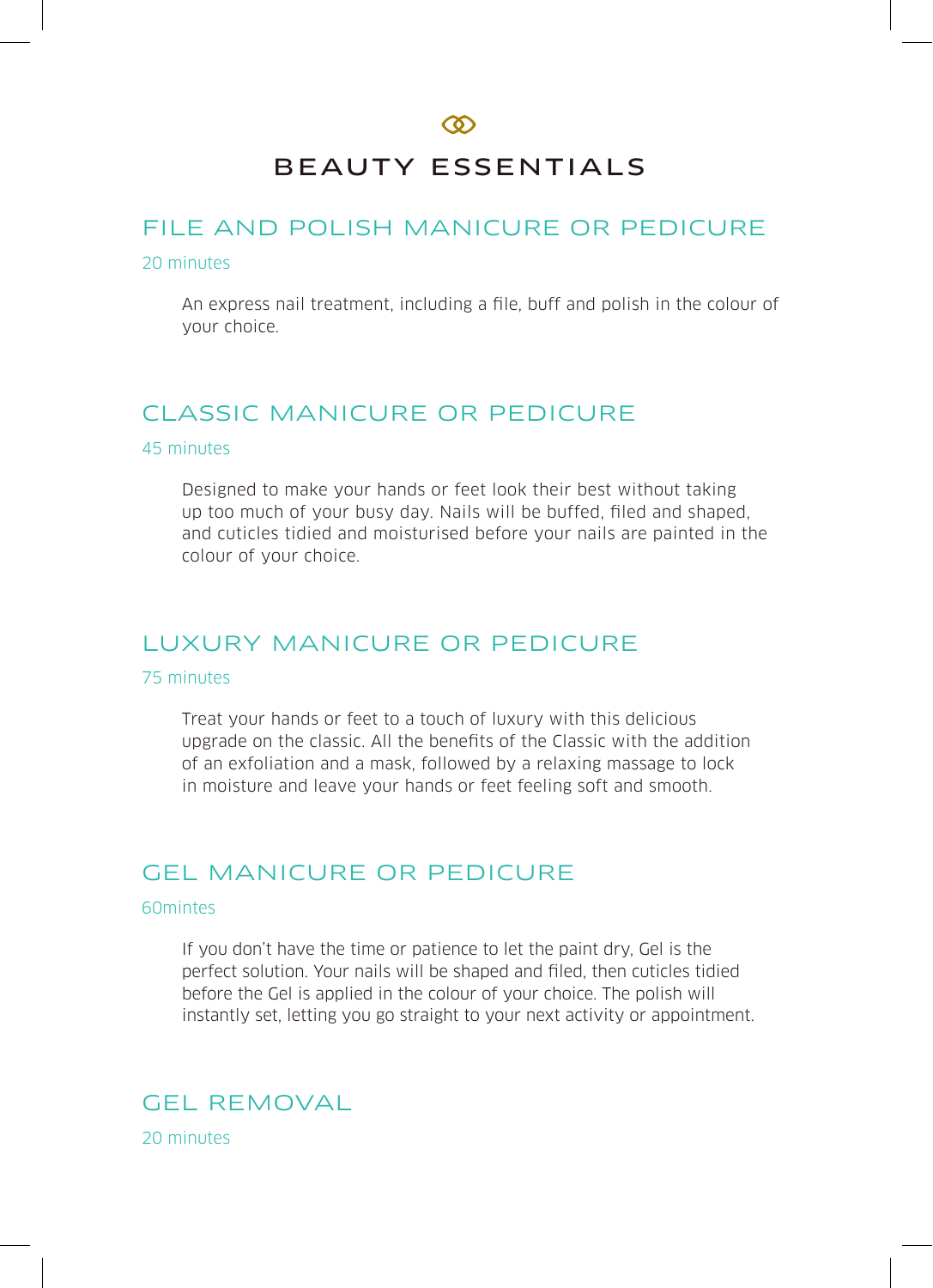### $\infty$

# BEAUTY ESSENTIALS

# WAXING

Eyebrow

Lip or Chin

Lip & Chin

Bikini

Extended Bikini

Brazilian

Half Leg

Full Leg

Underarm

Forearm

Full arm

# TINTING

Eyebrow or Eyelash Eyebrow & Eyelash Eyebrow shape & tint, eyelash tint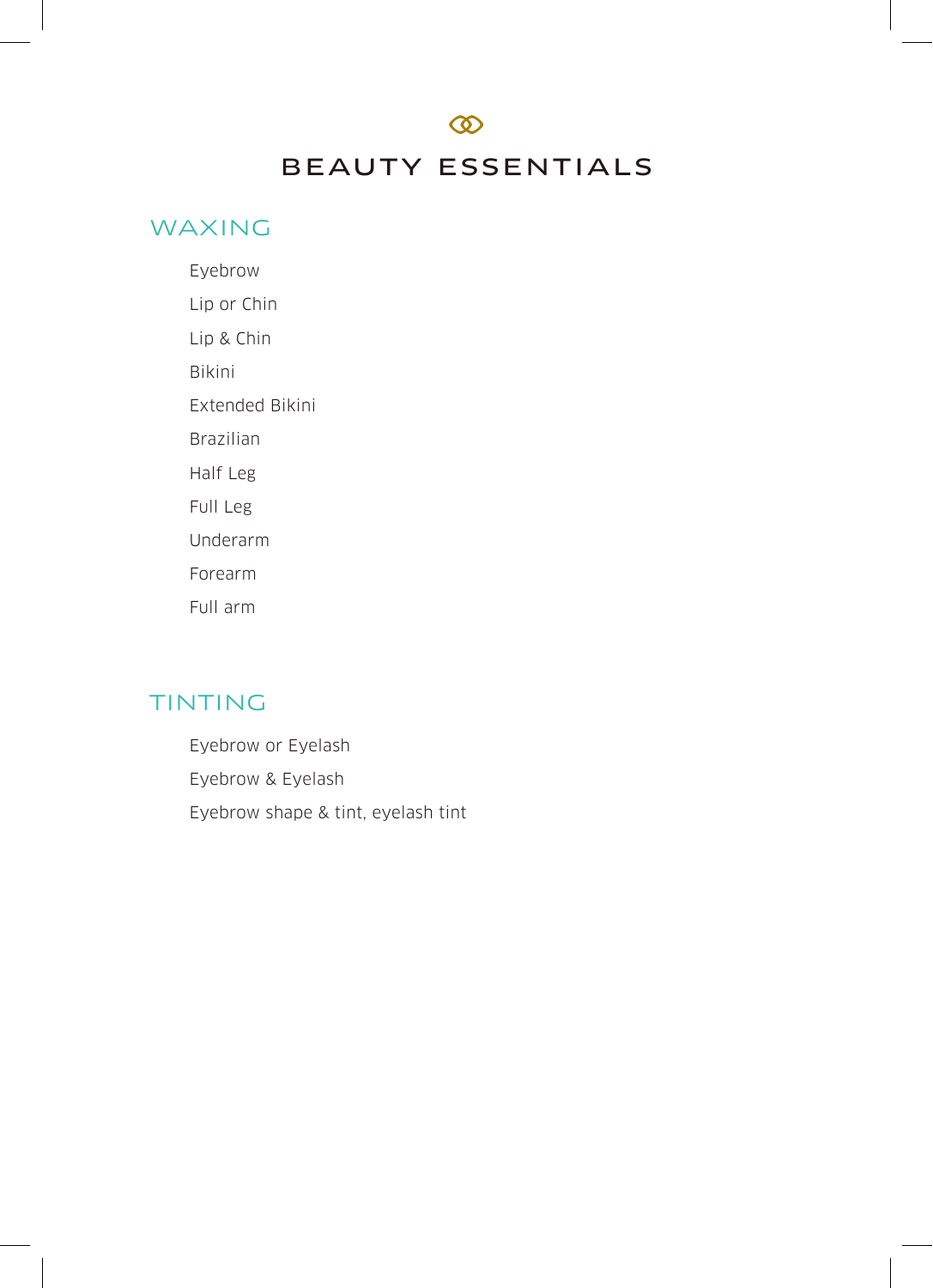

# GIFT VOUCHERS

A chic and refined gift that suits every occasion, from 30 minutes to an entire day of wellbeing. The Sofitel Spa team is at your disposal for any information or purchase.

# EVENTS AND OCCASIONS

What better way to celebrate then to spend some quality time with your friends? Ask the Sofitel team for more information on how to make your day extra special.

# CANCELLATION POLICY

Cancellation is free of charge if made 12 hours in advance for individual bookings, and 48 hours for group bookings. Hotel guests must give four hours' notice, after which the full cost of the treatments will be charged.

# RESERVATIONS

We recommend booking in advance to secure preferred date and time. Bookings made by hotel guests directly with Sofitel Spa are guaranteed by the signing of a reservation. Bookings made by external guests may be secured by a credit card or cash payment.

# ARRIVAL AT SOFITEL SPA

To enhance your spa experience, we encourage you to arrive 15 minutes prior to your treatment. Indulge yourself with our luxurious robes and slippers in one of our relaxation lounges. Treatments start at the scheduled time. The pool and Sofitel Fitness facilities are available to guests of Sofitel Spa at no charge.

### PARKING

Valet parking is complimentary for four hours for non-hotel guests receiving treatments of 60 minutes or more. Paid valet parking is available for all other treatments. Pay and display street parking can be found on surrounding streets: Halsey Street, Gaunt Street and Viaduct Harbour Avenue.